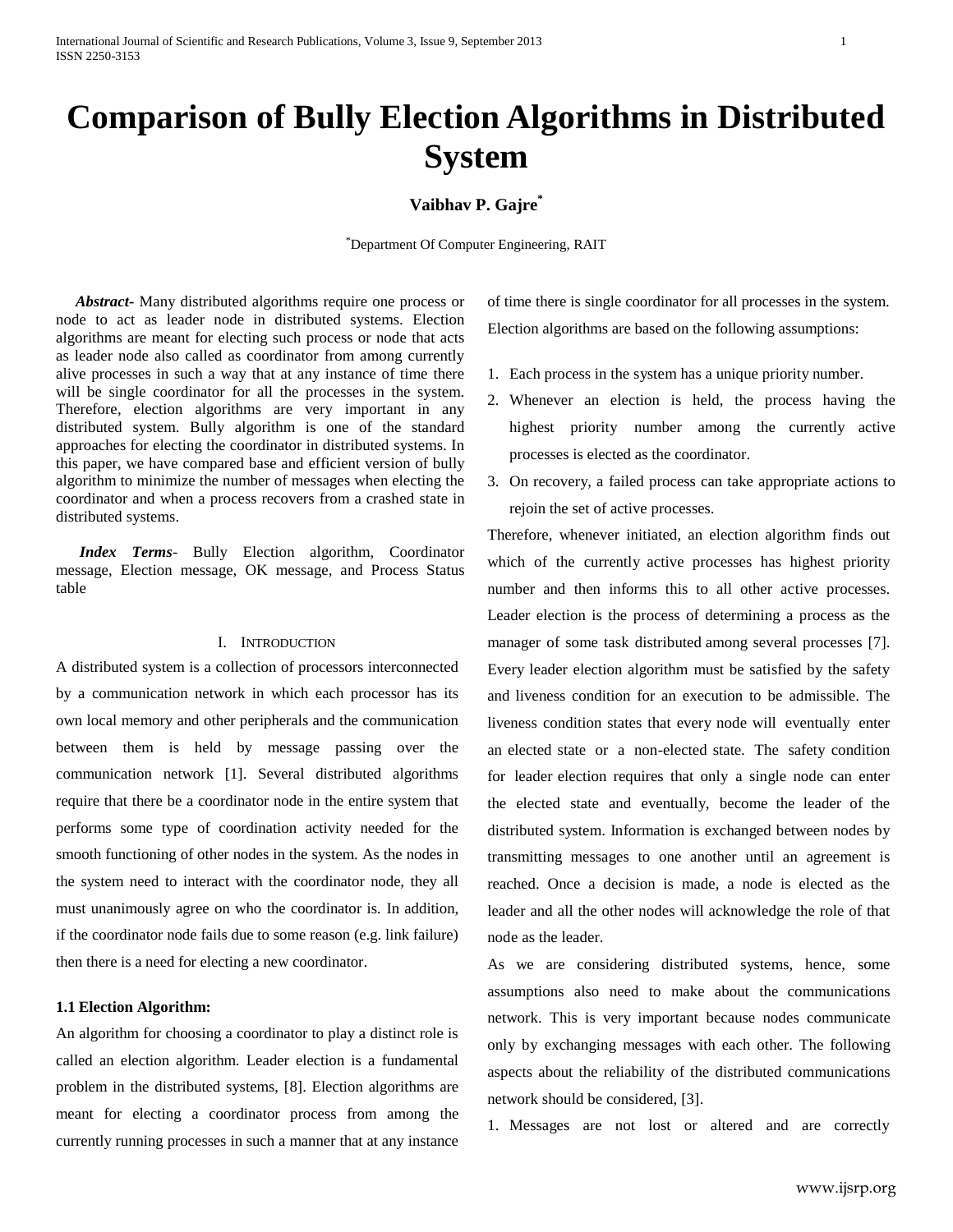delivered to their destination in a finite amount of time; i.e., no communication failure occurs.

- 2. Messages reach their destination in a finite amount of time, but the time of arrival is variable.
- 3. Nodes know the physical layout of all nodes in the system and know the path to reach each other.
- 4. A node never pauses and always responds to incoming messages with no delay.

## **1.2 Bully Election Algorithm:**

This algorithm was proposed by Garcia-Molina. In this algorithm, it is assumed that every process knows the priority number of every other process in the system. The algorithm works as follows:

- When a process (say P*i*) sends a request message to the coordinator and does not receive a reply within a fixed timeout period; it assumes that the coordinator has failed.
- $\triangleright$  It then initiates an election by sending an election message to every process with a higher priority number than itself. If Pi do e s not receive any response to its election message within a fixed timeout period, it assumes that among the currently active processes it has the highest priority number. Therefore it takes up the job of the coordinator and sends a coordinator message to all the processes having lower priority numbers than itself, informing that from now, it is the new coordinator.
- On the other hand, if P*i* receives a response for its election message, this means that some other process having higher priority number is alive. Therefore, P*i* does not take any further action and just wait to receive the final result of the election it initiated.
- $\triangleright$  When a process (say P<sub>j</sub>) receives an election message, it sends response message to sender informing that it is alive and will take over the election activity. Now P*j* initiates an election if it is not already holding one. In this way, election activity gradually moves on to the process that has the highest priority number among the currently active processes, eventually wins the election, and becomes the coordinator.
- As a part of recovery action, this method requires that a

failed process (say P*k*) must initiate an election on recovery. If the current coordinator's priority number is higher than that of P*k, then* current coordinator will win the election initiated by P*k* and will continue to be the coordinator.

 $\triangleright$  On the other hand, if priority number of Pk is higher than that of current coordinator, it will not receive any response for its election message. Therefore, it wins the election and takes over coordinator's job from currently active coordinator. Therefore, the active process having the highest priority number always wins the election. Hence, the algorithm is termed as **bully algorithm** [1].

The Bully Algorithm proposed by Garcia Molina is based on assumptions that are as follows [1, 7]:

- 1. It is a synchronous system and it uses timeout mechanism to keep track of coordinator failure detection.
- 2. Each process has unique number to distinguish them.
- 3. Every process knows the process number of all other processes.
- 4. Processes do not know which processes are currently up and which processes are currently down.
- 5. In election a process with highest process number is elected as coordinator which is agreed by all other live processes.
- 6. A failed process can rejoin in the system after recovery.
- 7. The communication subsystem does not fail.

Consider the example in figure 1.1, suppose there are six processes P1, P2, P3, P4, P5 and P6 respectively. Among these six processes let P1 is down and P6 is the coordinator as it has highest process number. Suppose P2 wants some service from coordinator and P6 is crashed. So P2 comes to know that coordinator is failed due to some reason so it initiates an election. Process P2 sends election messages to all the processes with higher process number than itself. The live processes with high process number reply with OK message to process P2. Now P2 stops and waits to receive coordinator message. Now processes P3, P4 and P5 make elections and among them P5 wins the election. Now P5 is the new coordinator so P5 sends coordinator message to all processes having lower priority.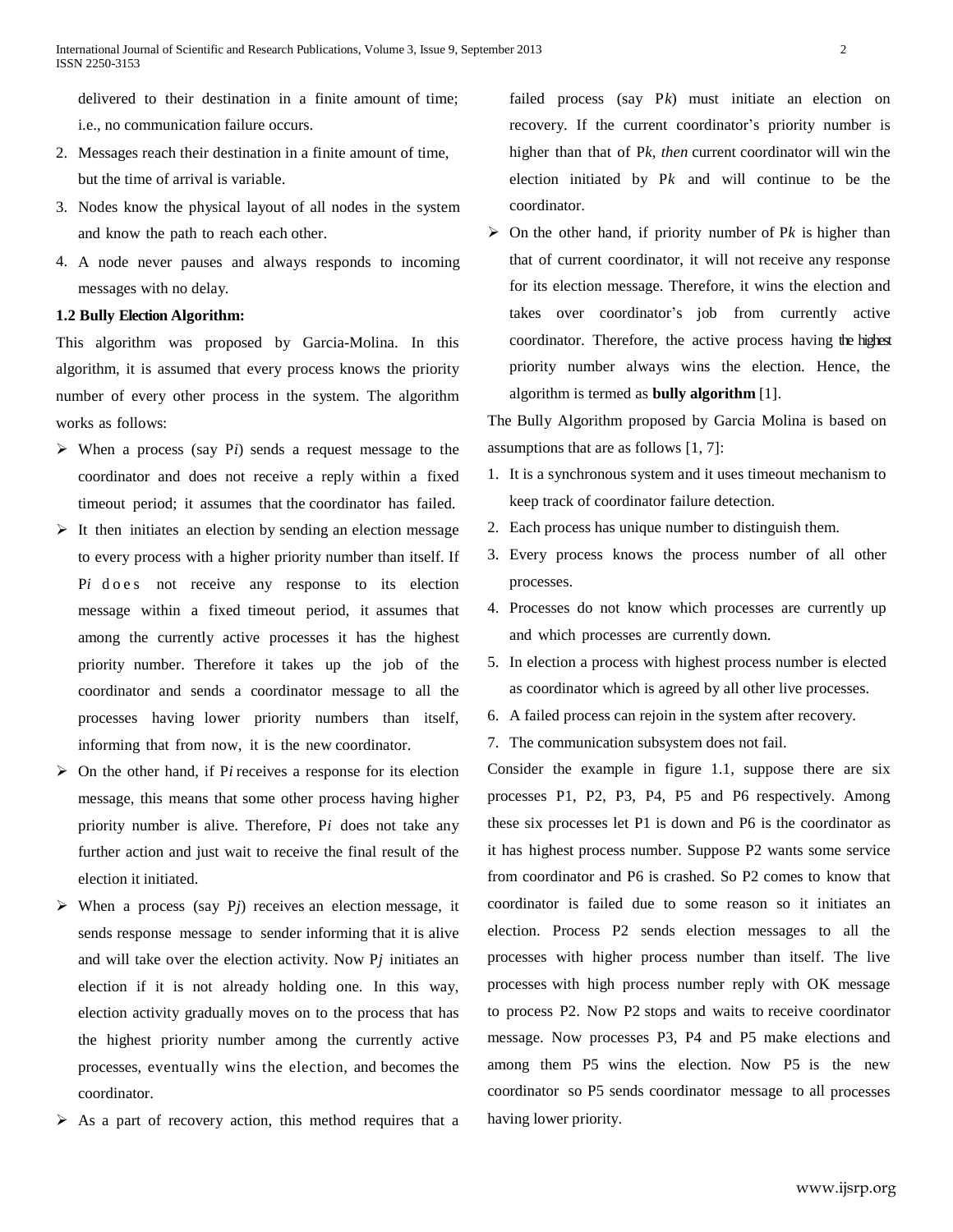International Journal of Scientific and Research Publications, Volume 3, Issue 9, September 2013 3 ISSN 2250-3153





**Figure 1.1 Election of Coordinator by Garcia (a)P2 request service from P6 (b)P2 sends election message to P3,P4,P5 and P6 (c)P3,P4 and P5 send OK message to P2 (d)P3,P4 and P5 initiate election (e)P4 sends OK message to P3, P5 sends OK message to P3 and P4 (f)P5 sends coordinator messages to P1,P2,P3 and P4.**

Now suppose process P1 recovers from its failed state and is now unaware about who is the coordinator. As shown in figure 1.2, P1 holds the election by same procedure of algorithm above and P5 wins the election again as shown in figure below. Now if process P6 recovers then P6 knows that it is the process with highest process number so it will simply bully every one and send coordinator messages to all the processes in the system.

The algorithm we discussed above is the base algorithm in which new modifications are made by some authors. The various modifications made to these algorithms are described in section II and in section III, we will be comparing all the methods.

## II. LITERATURE REVIEW

As the basic well-known bully election algorithm proposed by Garcia Molina large numbers of messages are exchanged due to which traffic in network is increased. So to decrease this number of messages various authors have suggested modifications in this bully algorithm to reduce number of messages.

**Figure 1.2 Recovery Process by Garcia (a)P1 sends election message to P2,P3,P4,P5 and P6 (b)P2,P3,P4 and P5 send OK message to P1 (c)P2,P3,P4 and P5 initiate election (d)P3 sends OK message to P2, P4 sends OK message to P2 and P3, and P5 sends OK message to P2, P3 and P5 (e)P4 sends OK message to P3, P5 sends OK message to P3 and P4.**

In paper [2], M. S. Kordafshari, M. Gholipour, M.Jahanshahi, A.T. Haghighat, have proposed optimized method by modifying the Bully algorithm that intensively decreases the number of messages that must be exchanged between processes. Furthermore, the number of stages is decreased from five stages to fourstages.

The algorithm works as follows:

- $\triangleright$  When the process P finds out that coordinator is crashed, sends ELECTION message to all other processes with higher priority number.
- Each process that receives ELECTION messages (with higher process than P) sends OK message with its unique priority number to process P.
- $\triangleright$  If no process responses to process P, it will broadcast one COORDINATOR message to all processes, declaring itself as a coordinator.
- $\triangleright$  If some process response to process P by comparing the priority numbers, the process P will select the process with the highest priority, number as coordinator and then sends to it the GRANT message.
- $\triangleright$  At this stage, the coordinator process will broadcast a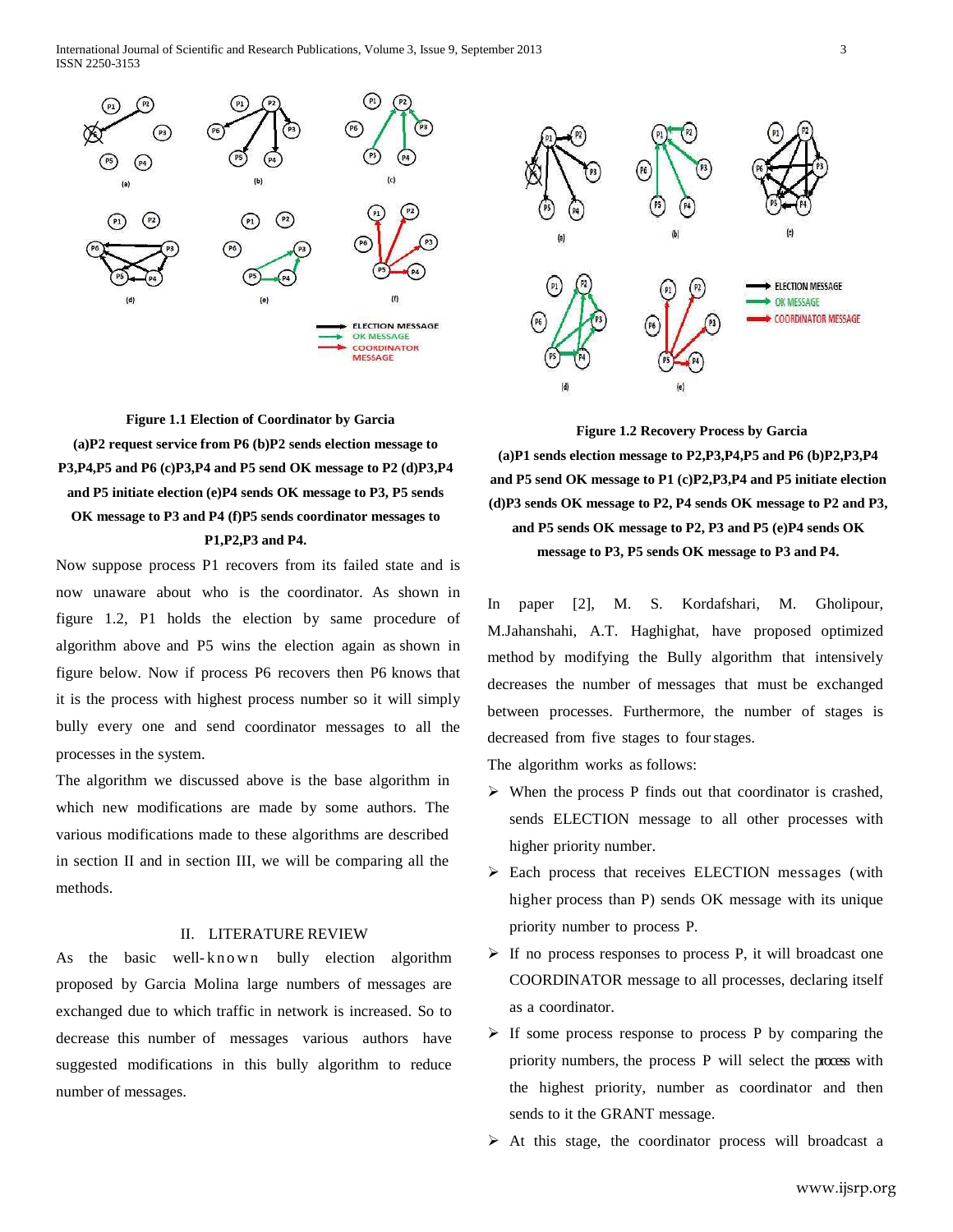message to all other processes and informs itself as a coordinator.

- $\triangleright$  Now suppose process P1 recovers from its failed state and is now unaware about who is the coordinator. So P1 holds the election by same procedure mentioned above. it will send election message to all the processes and by comparing their priority numbers it will send GRANT message to higher process number i.e.to process P5 in this case.
- Now if process P6 recovers from it crashed state it will also follow the same procedure. So if we look at traditional bully algorithm then number of stages and number messages being passed is reduced to some extent.

In paper [3], Sandipan Basu has proposed an election algorithm that can be used in distributed systems to elect a coordinator. This is a betterment of an already existing Election algorithm (also known as **Bully Algorithm**) proposed by Hector Garcia-Monila.

The algorithm works as follows:

- When a process (say) Pi sends a message (any request) to the coordinator and does not receive a response within a fixed timeout period; it assumes that the coordinator has somehow failed. Process Pi refers to its process status table, to see who is process having the second highest priority number.
- $\triangleright$  It then initiates an election, by sending an ELECTION message to the process (say) Pj, having priority just below the failed coordinator; i.e. process with the second highest priority number.

Here two cases may appear:

### **Case 1:**

When Pj receives an election message (from Pi), in reply, Pj sends a response message OK to the sender, informing that it is alive and ready to be the new coordinator. Therefore, Pj will send a message COORDINATOR to all other live processes (having priority less than Pj) in the system. Hence, Pi starts its execution from the point where it was stopped.

# **Case 2:**

If Pi does not receive any response to its election message,

within a fixed timeout period; it assumes that process Pi also has somehow failed. Therefore, process Pi sends the election message to the process (say, Pk) having the priority just below the process Pj. This process continues, until Pi receives any confirmation message OK from any of the process having higher priority than Pi. It may be the case that, eventually Pi has to take the charge of the coordinator. In that case, Pi will send the COORDINATOR message to all other processes having lower priority than Pi.

In paper [4], Pawan Kumar Thakur, Ram Kumar, Ruhi Ali and Rajendra kumar Malviya have presented a modified version of existing bully algorithm. It is based on assumptions made bully algorithm.

The algorithm works as follows:

- $\triangleright$  When a process P comes to know that coordinator has crashed it sends election messages to all the processes with higher process numbers.
- $\triangleright$  If process P doesnot receive any response then P wins the election but if process P receives the response (i.e. ok message along with process number of the responder) then process P will compare process numbers of all message and select highest process number as coordinator. Then process P will send coordinator messages to all the processes informing who is the new coordinator.
- $\triangleright$  Now suppose process P1 recovers from its failed state and is now unaware about who is the coordinator. So instead of holding an election process P1 will send query message to process P2 and process P3.
- $\triangleright$  Now P2 and P3 will give response by sending answer message to process P1.Now P1 will come to know that current coordinator is process P5.
- $\triangleright$  Now suppose process P6 recovers from its crashed state and process P6 knows that it is the process with highest process number so it will directly send coordinator messages to all the processes in the system.

In paper [5], S. Mahdi Jameii, Loghman Kiani Shahvandi, Fatemeh Najafi and Payam Kiani Shahvandi have presented a method, which is an enhanced version of bully algorithm.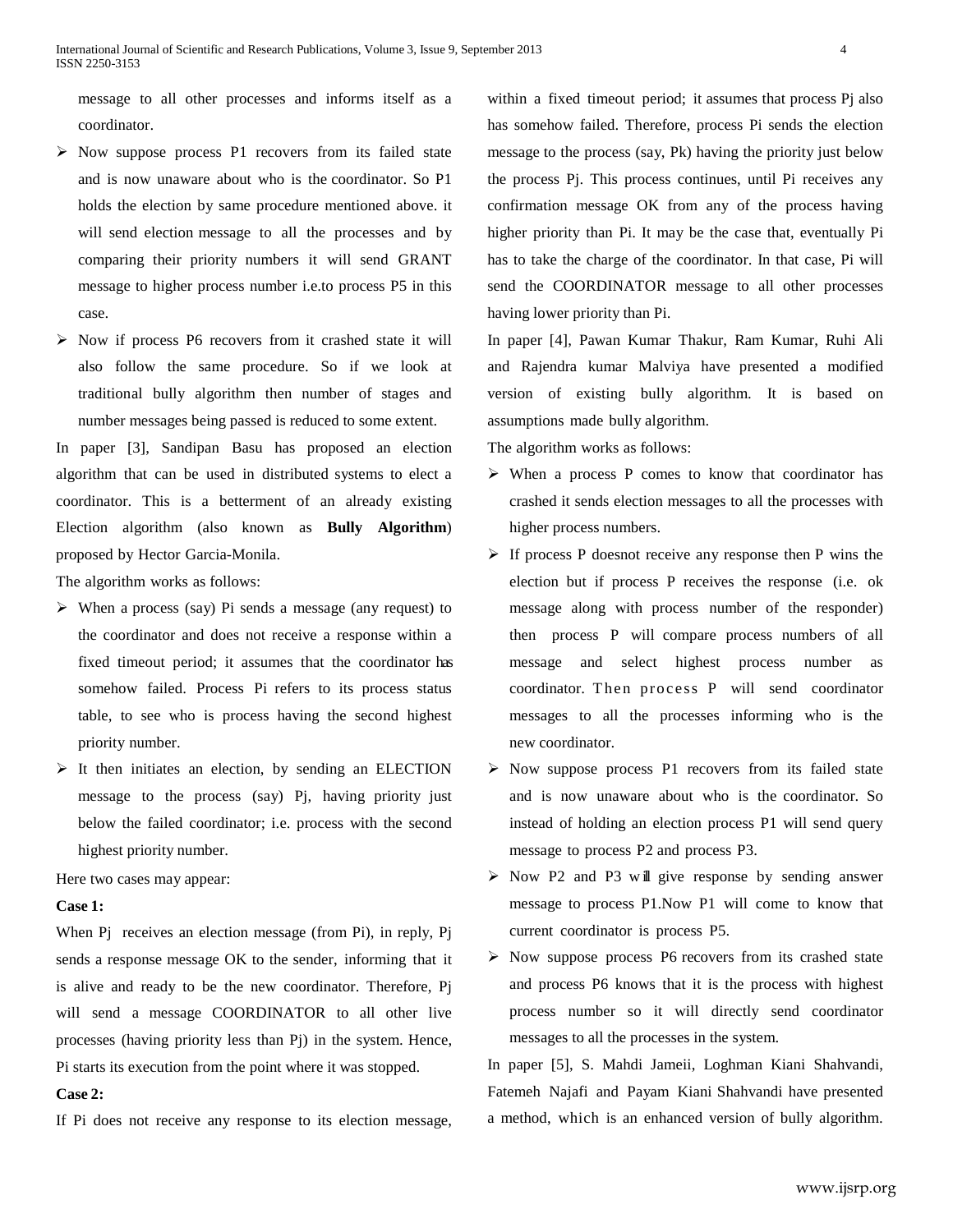In this, how coordinator can be elected is proposed but on recovery, how the process would rejoin is not specified.

This algorithm works as follows:

Whenever a process finds the coordinator is dead, it sends an election message to a process, which has the biggest number. Considering that the biggest process will be new coordinator, so it's not necessary that other processes to be busy for this problem.

Whenever a process receives the election message, it should introduce itself as a new coordinator. The receiver of message process may be dead such as the coordinator. So if the sender doesn't receive the response, initiator process sends the election message to the next biggest process.

This procedure maybe repeated for several times. If Pi finds the coordinator is dead, it begins the election algorithm by sending an election message to Pj that Pj has biggest number. (If Pi=Pj: Pi becomes coordinator). If Pi receives the response message from Pj, then Pj becomes new coordinator and if Pj doesn't reply to the message (Pj is dead) then election message is send to process having highest number below Pj and so on.

In paper [6], Rachna Gajre and Dr. Leena Ragha have presented a method, which is an enhanced version of bully algorithm. This paper tries to reduce network traffic present in distributed systems during leader election and process recovery.

the process having second highest priority i.e. below Pk) sends coordinator messages to all live processes. After receiving coordinator message from Pj, each live process would update its process status table.

Now suppose process Pm recovers from failure so there can be two cases:

### **Case1:**

If the current coordinator's priority is higher than Pm's priority, in that case, Pm will send its priority number and an UPDATE messages to all other live processes in the system, to tell them to update Pm's status (from CRASHED to NORMAL) in their own process status table.

### **Case 2:**

If Pm's priority is higher than the current coordinator's priority; then Pm will be the new coordinator and update the process status table and sends the COORDIANTOR message to all other live processes in the system, and takes over the coordinator's job form the currently active coordinator.

#### III. COMPARISON

The comparison of workdone by various authors is as shown in table I.

Table I: Comparison of workdone by various authors

|                                 | in distributed systems during leader election and process           | <b>Authors</b>         | Complexity  |             | No.<br>stages | <b>Mainta</b><br>ins | <b>Types of</b><br>messages |
|---------------------------------|---------------------------------------------------------------------|------------------------|-------------|-------------|---------------|----------------------|-----------------------------|
|                                 |                                                                     |                        | <b>Best</b> | Worst       |               |                      |                             |
| recovery.                       |                                                                     |                        | Case        | Case        | requi         | status               |                             |
| The algorithm works as follows: |                                                                     |                        |             |             | red           | table                |                             |
| ➤                               |                                                                     | Garcia                 | O(n)        | $O(n^2)$    | 5             | N <sub>0</sub>       | Election, $S$               |
|                                 |                                                                     | <b>Molina</b>          |             |             |               |                      | Ok and                      |
|                                 | uppose Process Pi wants some service from coordinator,              |                        |             |             |               |                      | Coordinat                   |
|                                 | therefore it sends a request to the coordinator Pk.                 |                        |             |             |               |                      | <sub>or</sub>               |
| ➤                               |                                                                     | <b>M.S.</b><br>Kordafs | O(n)        | O(n)        | 4             | N <sub>0</sub>       | Election,                   |
|                                 |                                                                     | hari                   |             |             |               |                      | $(Ok+ N)$<br>Priority),     |
|                                 | ow if process Pi does not receive a response within a               |                        |             |             |               |                      | Grant and                   |
|                                 | fixed period of time, then process Pi assumes that the              |                        |             |             |               |                      | Coordinat                   |
|                                 |                                                                     |                        |             |             |               |                      | <sub>or</sub>               |
|                                 | coordinator has somehow crashed. Having a look at the               | <b>Sandipa</b>         | O(n)        | $2$ (consta | 3             | Yes                  | Election,                   |
|                                 | current process table, process Pi will send an ELECTION             | n Basu                 |             | nt)         |               |                      | Ok.                         |
|                                 |                                                                     |                        |             |             |               |                      | Coordinat                   |
|                                 | message to the process having priority just below the               |                        |             |             |               |                      | or.                         |
|                                 | failed coordinator's priority ( <i>i.e. below Pk</i> ).             |                        |             |             |               |                      | Request                     |
| ⋗                               |                                                                     |                        |             |             |               |                      | and<br>$\Omega$             |
|                                 |                                                                     |                        |             |             |               |                      | $(Priority +$               |
|                                 | n receiving election message from $P_i$ process $P_i$ (let $P_i$ be |                        |             |             |               |                      | Update)                     |
|                                 |                                                                     | Pawan                  | O(n)        | O(n)        | 3             | N <sub>0</sub>       | Election,                   |